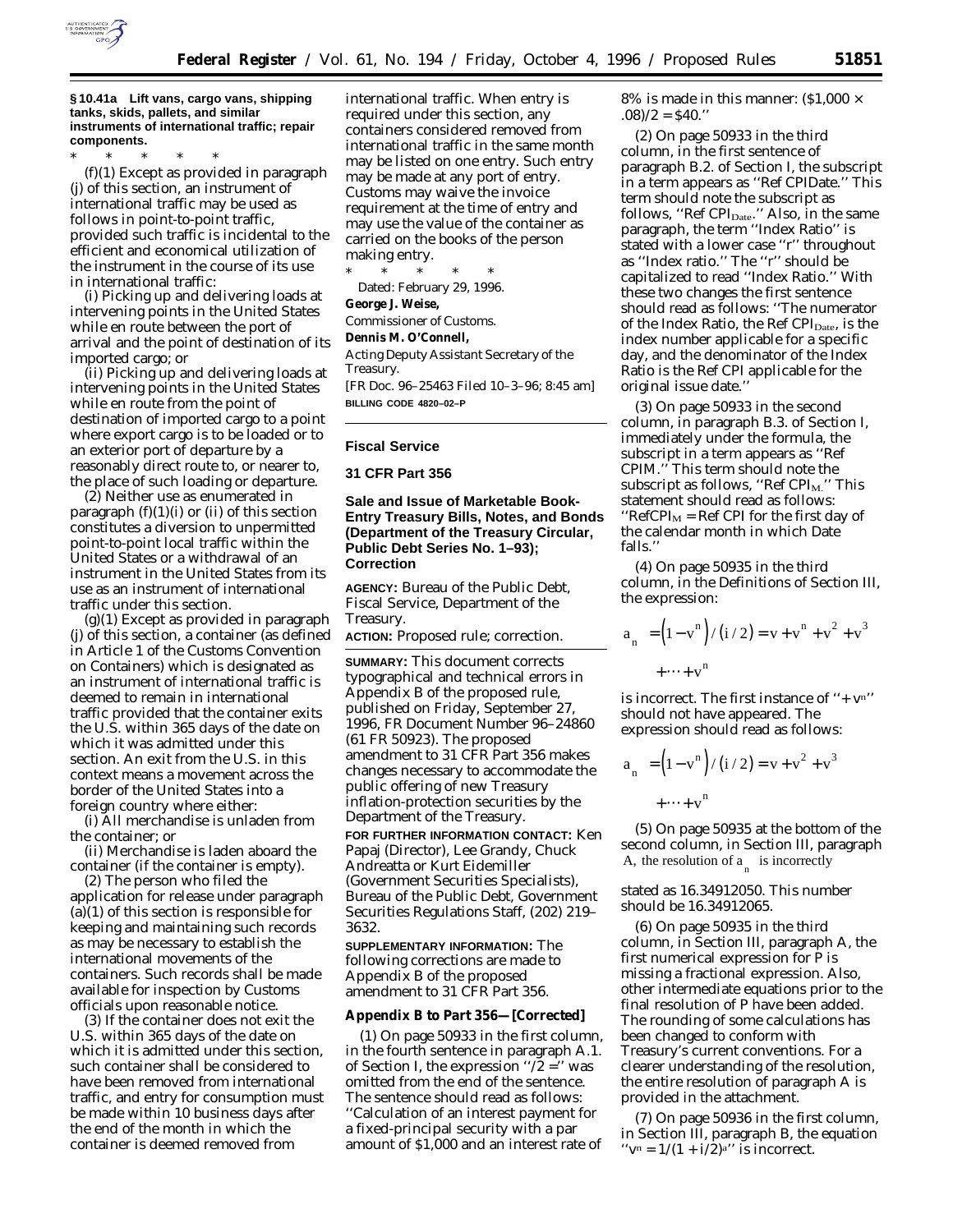It should read as follows: " $v^n = 1/(1$ + i/2)n.'' In addition, three intermediate equations prior to the final resolution of P have been added. Further, another intermediate equation has been added prior to the resolution of Aadj. The equation solving for A<sub>adj</sub> has also been modified. The entire resolution for paragraph B is provided in the attachment below.

Dated: October 2, 1996. **Richard L. Gregg,** *Commissioner of the Public Debt.*

**BILLING CODE 4810–39–W**

 $\equiv$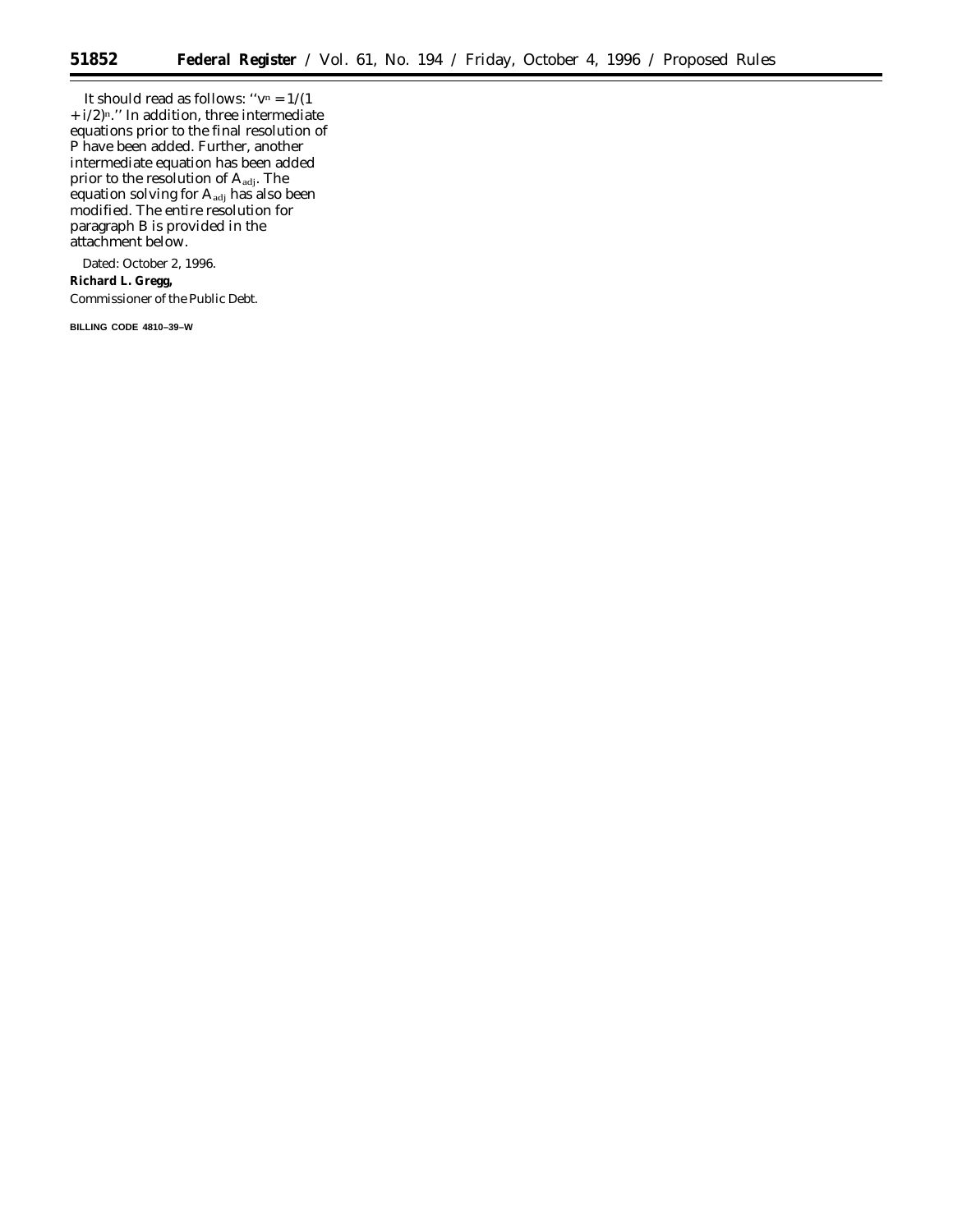#### **ATTACHMENT**

# A. For inflation-protection securities with a reqular first interest payment period:

## Resolution:

Index Ratio<sub>Date</sub> = Ref  $CPI_{Date}/Ref$  CPI<sub>Issue Date</sub> = 120/120 = 1  $A = [(184-184)/184] \times 3/2 = 0$  $A_{adi} = 0 \times 1 = 0$  $v^n = 1/(1 + i/2)^n = 1/(1 + .031/2)^{19} = 0.74658863$  $a_{n1} = (1 - v^n) / (i/2) = (1 - 0.74658863) / (.031/2) = 16.34912065$ 

$$
P = \frac{(C/2) + (C/2) a_{n1} + 100v^{n}}{1 + (r/s) (i/2)} - [(s - r)/s] (C/2)
$$

$$
P = \frac{(3/2) + (3/2) (16.34912065) + 100 (0.74658863)}{1 + (184/184) (0.031/2)} - [(184 - 184)/184] (3/2)
$$

$$
P = \frac{1.5 + 24.52368098 + 74.658863}{1.01550000} - 0
$$

 $P = \frac{100.68254398}{1.01550000}$ 

 $P = 99.145784$  $P = 99.146$  $P_{\text{adi}} = P \times \text{Index Ratio}_{\text{Date}}$  $P_{\text{adj}}$  = 99.146 x 1 = 99.146  $SA = P_{\text{adj}} + A_{\text{adj}}$  $SA = 99.146 + 0 = 99.146$